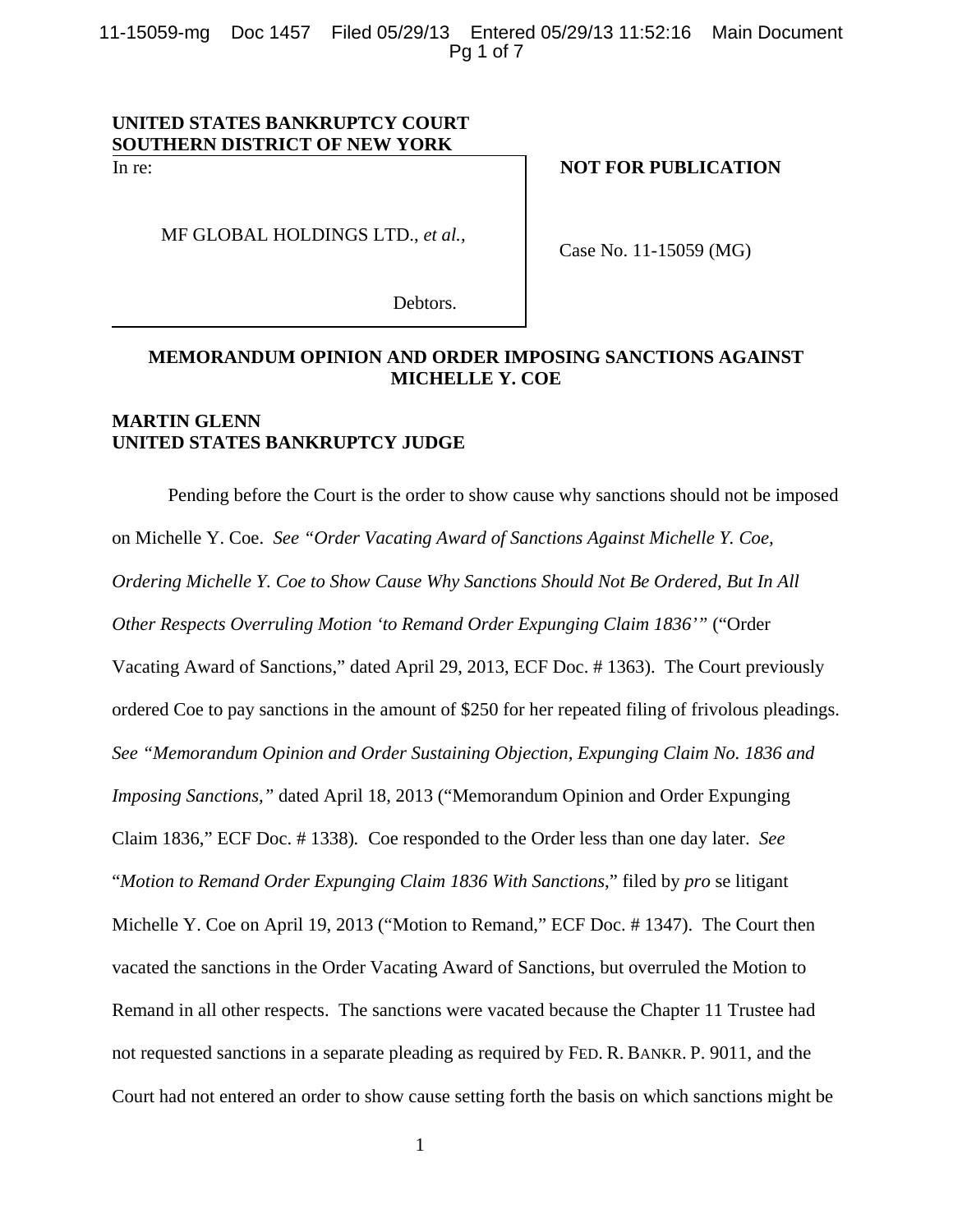#### 11-15059-mg Doc 1457 Filed 05/29/13 Entered 05/29/13 11:52:16 Main Document Pg 2 of 7

ordered, even though a prior order of the Court warned Coe that sanctions would be awarded if she continued to file frivolous pleadings. The Order Vacating the Award of Sanctions provided Coe with notice of the basis for a sanctions award and an opportunity to file a written response and appear in person at a sanctions hearing, initially scheduled for May 16, 2013 but rescheduled for May 24, 2013. Coe filed a written response to the order to show cause. (ECF Doc. # 1381.) Coe also requested that her personal appearance be excused because of the expense of attending a hearing in person (Coe lives in Indiana), but the Court entered an order denying that request and requiring that Coe appear in person. (ECF Doc. # 1388.) The reason for requiring Coe's personal appearance was very simple: Coe continues to prepare and file frivolous pleadings, putting to the estate the cost of preparing written responses, while she remains in Indiana without appearing in person in Court.

The Court now imposes sanctions against Coe based on the inherent power of the Court in the amount of \$250.

### **I. BACKGROUND**

Coe initially filed general unsecured claims in the separate chapter 11 case of MF Global Holdings Ltd. (Case No. 11-15059) and the SIPA proceeding of MF Global Inc. (Case No. 11- 02790). The Chapter 11 Trustee and the SIPA Trustee objected to the claims and the Court sustained the objections and expunged the Coe claims. In the "*Memorandum Opinion and Order Sustaining Objections of the Chapter 11 Trustee and the SIPA Trustee to the Claims of Michelle Y. Coe,*" dated November 13, 2012 ("Memorandum Opinion and Order Sustaining Objections," Case No. 11-15059, ECF Doc. # 907), the Court explained the genesis of Coe's purported claims:

> On July 5, 2010, Coe filed a purported \$25 million claim against Holdings USA purportedly based on "Intellectual Property Trade

> > 2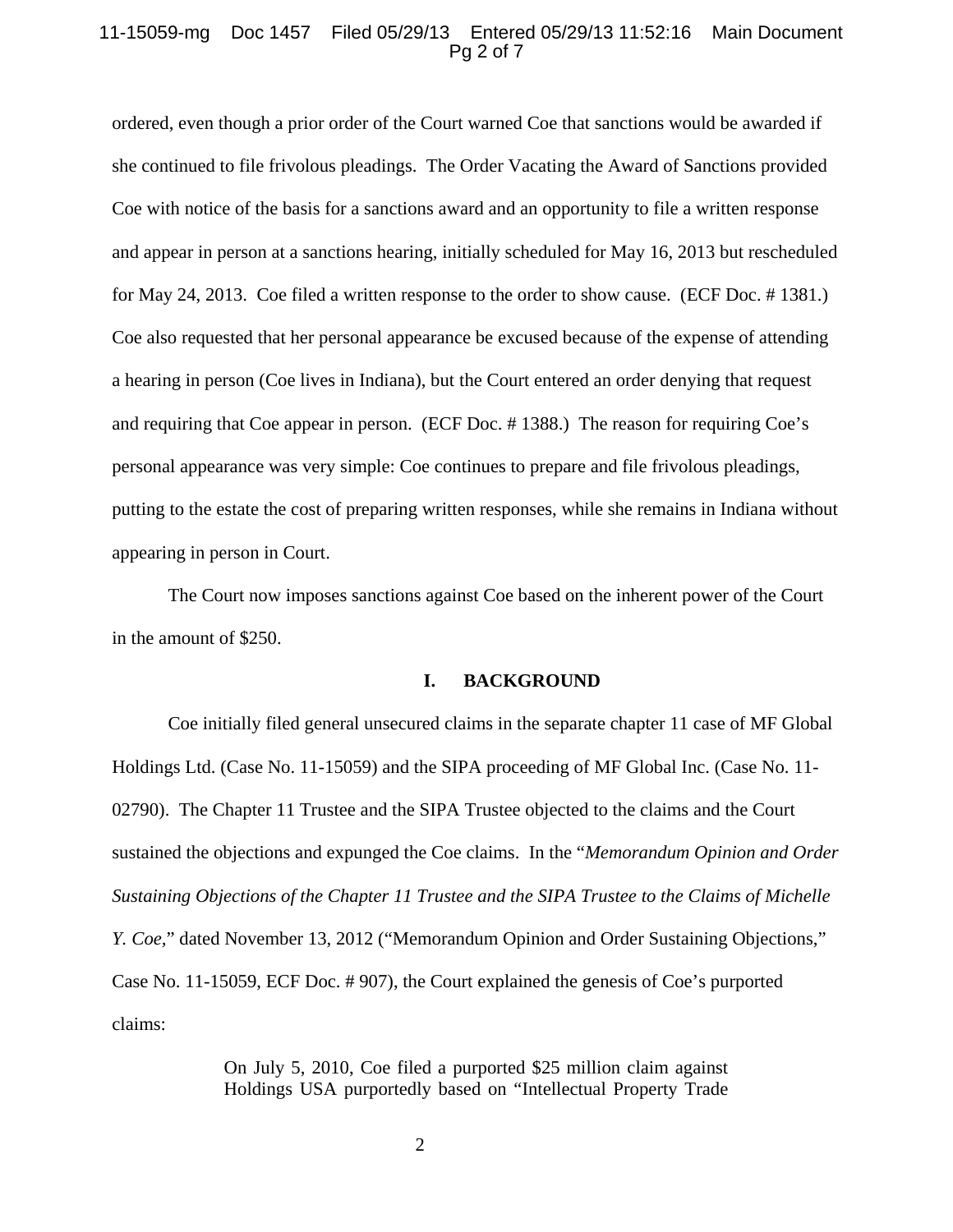Secret." *. . .* The Claim does not arise from any direct relationship between Coe and any of the Debtors, but instead from Man Financial's purchase of certain assets from Refco Inc., *et al* ("Refco") entities (the "Refco Sellers") in 2005 during Refco's bankruptcy case. . . . MFGI is a successor to Man Financial and Holdings USA is MFGI's parent company. . . . .

Coe had asserted claims for "Intellectual Property Trade Secret" and "breach of contract and fiduciary responsibility" against Refco in the Refco bankruptcy. Coe's claims were disallowed and expunged in those cases. *See* Chapter 11 Objection ¶ 13; *Coe v. RJM, LLC*, 372 Fed. Appx. 188, 189 (2d Cir. 2010). Claim 10835 was disallowed and expunged as duplicative of claim 12512 on December 6, 2006, and then claim 12512 was disallowed and expunged on April 12, 2007, as inconsistent with the debtors' books and records. . . . . The *Refco* court also expunged an administrative expense claim filed by Coe as inconsistent with the reorganized debtors' books and records. . . . . On July 31, 2007, the *Refco* court also denied a motion filed by Coe seeking reconsideration of the denial of her claims (the "Lift Stay Decision"), and on August 10, 2007, it rejected a motion filed by Coe to reconsider the Lift Stay Decision (the "Coe Bankruptcy Decision"). .... The District Court and the Second Circuit denied Coe's appeals of the Coe Bankruptcy Decision and reaffirmed the Bankruptcy Court's decision. . . . .

The Bankruptcy Court in the *Refco* bankruptcy authorized the sale of certain assets to Man Financial "free and clear" of all interests except Assumed Liabilities.<sup>1</sup> . . . . The Refco Sale Order also specified that Man Financial would not be a successor to the Refco Sellers and that the transfer of assets pursuant to the asset purchase agreement would not result in "the Buyer [Man Financial] having any liability or responsibility for any claim" against Refco. . . . . Notwithstanding the Refco Sale Order, Coe's Claim against Holdings USA appears to be based on Refco's conduct which had served as the basis for the claims against Refco that were disallowed and expunged in the Refco Bankruptcy.

*Id.* at 2-3.

 1 "Assumed Liabilities are defined in the Refco Sale Order as any liabilities accruing after the closing on assumed contracts and IP licenses that were effectively assigned to the buyer at closing, various employee obligations, and customer account liabilities. *See* Exhibit C to the Chapter 11 Objection at 15-16. Assumed Liabilities explicitly do not include any liabilities related to the '. . . conduct of the Business by the Sellers, prior to the Closing' or a 'breach or default' by any Refco Seller on an assumed contract or license that arose 'prior to the applicable closing date.' *Id*."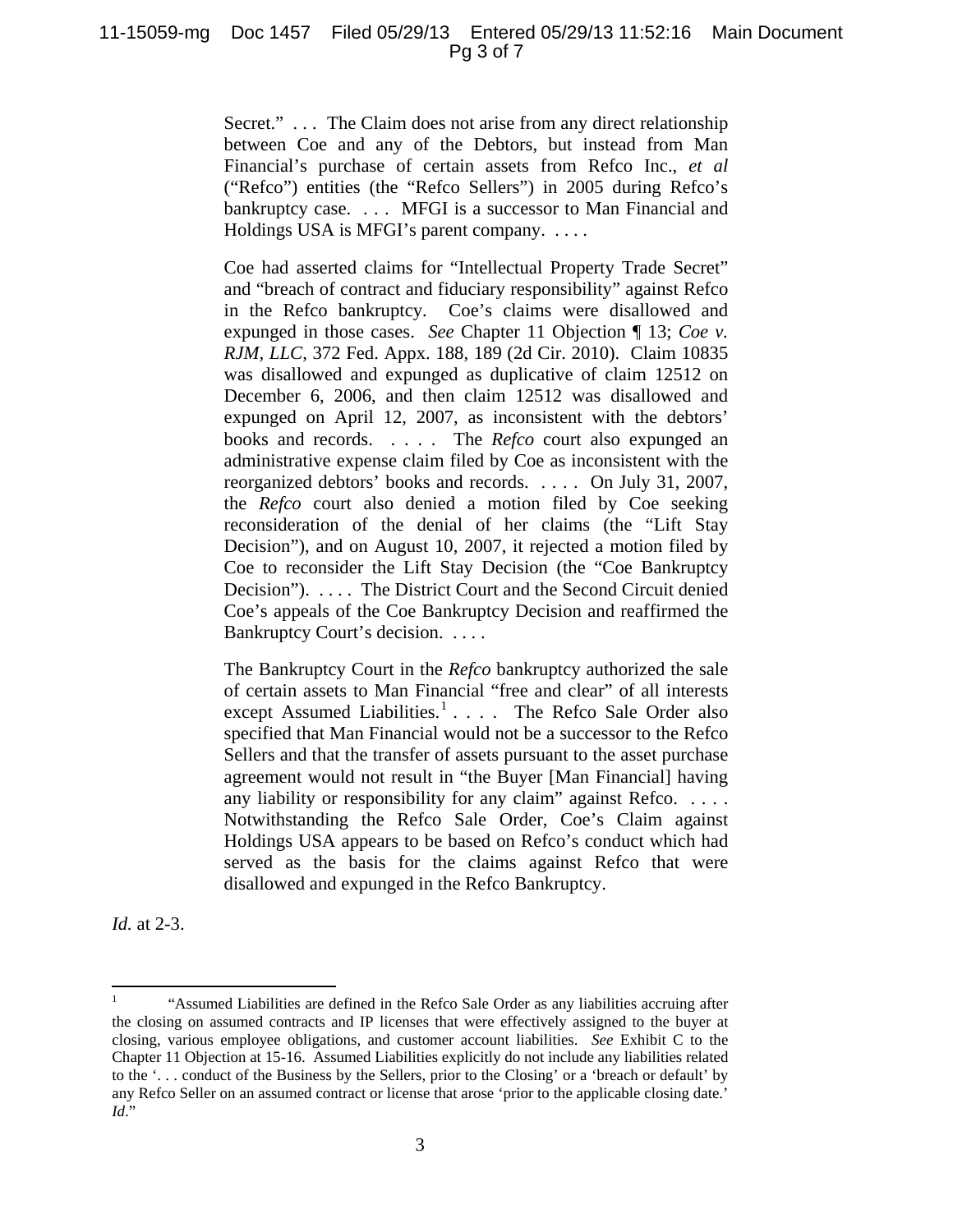#### 11-15059-mg Doc 1457 Filed 05/29/13 Entered 05/29/13 11:52:16 Main Document Pg 4 of 7

The Court concluded that having litigated her claims and lost with respect to the claims in the Refco case, Coe was collaterally estopped from proceeding with her claims in this case. *Id.* at 7. The Court then warned:

> The Trustees also request that this Court enter an order preventing Ms. Coe from filing any other claims against any of the other Debtors. The Court denies that relief but any future frivolous filings by Coe in these cases will result in the imposition of sanctions.

*Id.* Coe did not appeal the decision sustaining the objections and expunging her claims.

After Coe's general unsecured claim was expunged in this case on November 13, 2012,

Coe filed the administrative claim against the Chapter 11 Debtors in the amount of \$35 million

on February 27, 2013. This was the same tactic Coe unsuccessfully attempted in Refco. Coe

filed the administrative claim after the Court specifically addressed the issue in the

Memorandum Opinion and Order Sustaining Objections, and warned that sanctions would be

awarded if Coe persisted in filing frivolous pleadings.

#### **II. DISCUSSION**

"Bankruptcy courts, like Article III courts, enjoy inherent power to sanction parties for improper conduct." *In re Green*, 422 B.R. 469, 473-74 (Bankr. S.D.N.Y. 2010) (citing *Mapother & Mapother, P.S.C. v. Cooper* (*In re Downs*), 103 F.3d 472, 477 (6th Cir. 1996); *In re 680 Fifth Ave. Assoc.,* 218 B.R. 305, 323 (Bankr. S.D.N.Y. 1998) ("Bankruptcy courts have the same inherent sanction authority as district courts . . . .")). Courts may use their inherent power to sanction attorneys or *pro se* parties in the course of litigation, so long as those actions were taken in bad faith. *Id.* at 474 (citing *Wilder v. GL Bus Lines,* 258 F.3d 126, 130 (2d Cir. 2001); *U.S. v. Seltzer,* 227 F.3d 36, 41-42 (2d Cir. 2000); *Lubit v. Chase (In re Chase),* 372 B.R. 142, 154-55 (Bankr. S.D.N.Y. 2007)). S*ee generally* Gregory P. Joseph, Sanctions: The Federal Law of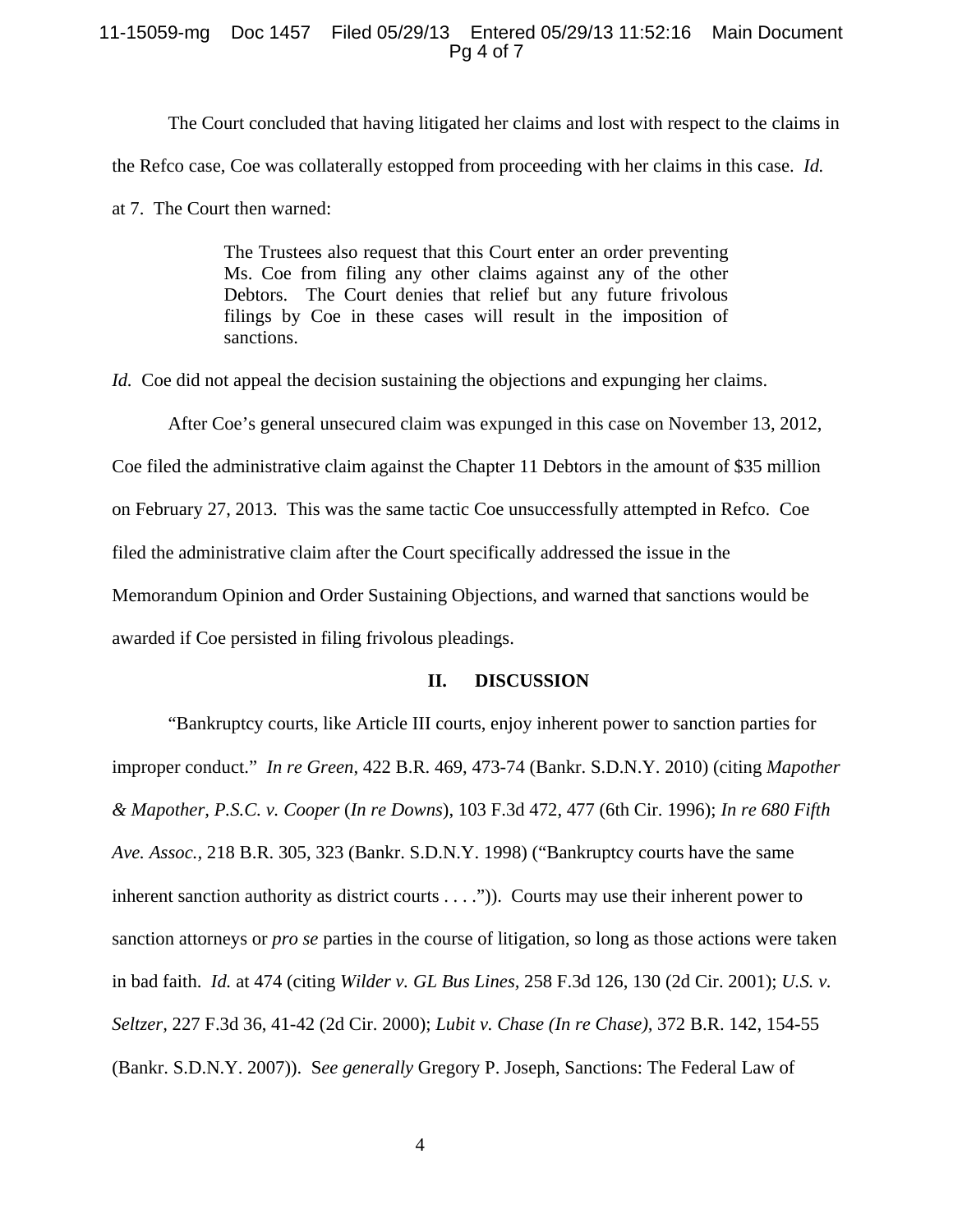### 11-15059-mg Doc 1457 Filed 05/29/13 Entered 05/29/13 11:52:16 Main Document Pg 5 of 7

Litigation Abuse, § 26 C.1.  $(4^{th}$  ed. 2008), at 4-7 ("Inherent power sanctions may issue against attorneys, clients or *pro se* litigants."); *id.* § 27 A., at 4-26 ("A finding of bad faith on the part of the offender is a prerequisite to the imposition of an inherent power sanction.").

On November 13, 2012, the Court expunged Coe's unsecured claim, warning that "any

future frivolous filings by Coe in these cases will result in the imposition of sanctions." On

February 27, 2013, Coe filed her motion for an administrative expense claim against the Chapter

11 Debtors in the amount of \$35 million. The unsecured claim and the administrative claim in

this case were both retreads of Coe's unsuccessful claim in the Refco bankruptcy.

In filing the motion for an administrative expense claim, Coe was obviously undeterred

by the warning that sanctions would be imposed for future frivolous filings. In imposing

sanctions in the amount of \$250, the Court explained:

Ms. Coe was expressly warned by the Court in the Memorandum Opinion of the consequences of continuing to file frivolous pleadings in the MF Global cases. Coe's Administrative Claim is frivolous. This is not a trifling matter. Frivolous claims such as the pending Administrative Claim require an objection by a trustee and decision by the Court, increasing the administrative costs in the case, diminishing recoveries by legitimate creditors of the estate. Ms. Coe raised and lost essentially the same arguments raised now in the bankruptcy court, district court and court of appeals in the earlier Refco case, and she again raised essentially the same arguments at an earlier stage of this case resulting in the Memorandum Opinion. Ms. Coe was warned that sanctions would be imposed if she did it again. The Court is mindful that Ms. Coe appears in this case *pro se*, but that cannot excuse repeated frivolous conduct. Therefore, the Court imposes a monetary sanction requiring Michelle Y. Coe to pay the sum of \$250 to the Clerk of the United States Bankruptcy Court for the Southern District of New York within fourteen (14) days from the date of this Order. Any further frivolous filings by Ms. Coe will result in the imposition of substantially increased sanctions.

*See* Memorandum Opinion and Order Sustaining Objections at 6.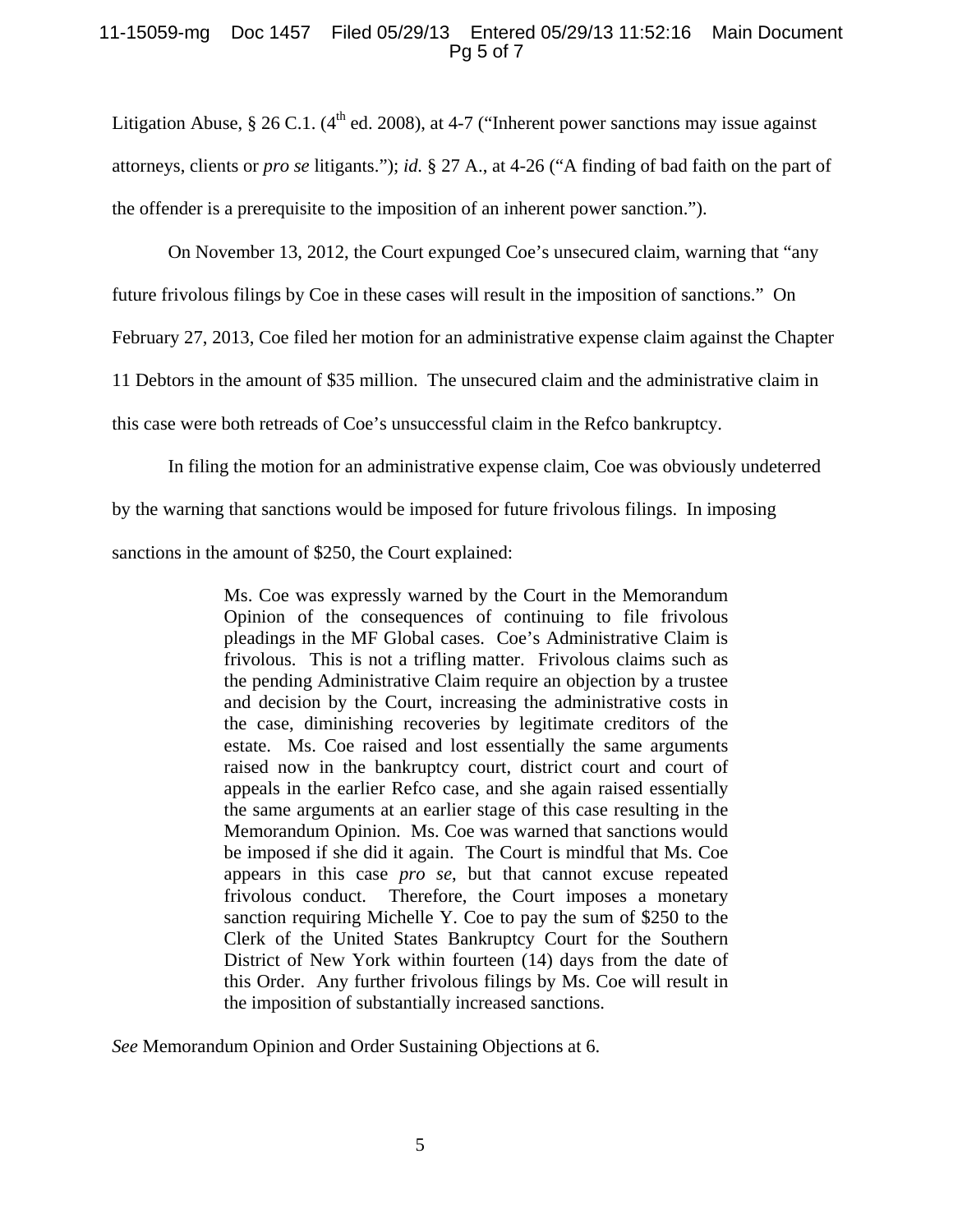#### 11-15059-mg Doc 1457 Filed 05/29/13 Entered 05/29/13 11:52:16 Main Document Pg 6 of 7

The sanctions award was vacated out of concern that Coe had not received a specific notice of the misconduct that could form the basis for an award of sanctions, with an opportunity to appear and defend against the assertion of misconduct. Having now received that specific notice and opportunity to defend, the Court finds Coe's explanation completely unpersuasive. Additionally, Coe failed to appear in person or by telephone at the hearing on the order to show cause on May 24, 2013, despite the Court's order that she appear in person.

Based on all of the facts in the record, as set forth in the prior opinions and orders of this Court, and as a result of Coe's failure to appear as ordered at the May 24, 2013 hearing, the Court finds based on clear and convincing evidence that Coe acted in bad faith in filing the motion for an administrative expense claim. The motion was filed without any basis in fact or law, after the Court explained the reasons for expunging Coe's claim and warning that she would be sanctioned if she repeated her frivolous conduct. Sanctions are clearly appropriate in the circumstances.

The Court is mindful of the fact that Coe is a *pro se* litigant, but that fact alone cannot excuse Coe's misconduct. The Court's opinion expunging her first claim explained the basis for doing so, including a discussion that Coe's administrative expense claim motion had been denied in the Refco bankruptcy case, and warned her of the consequences for further frivolous filings. The Court has set the amount of the sanctions—\$250 payable to the Clerk of the U.S. Bankruptcy Court—at a modest amount intended to deter further misconduct. Hopefully, Coe will get the message this time.

6